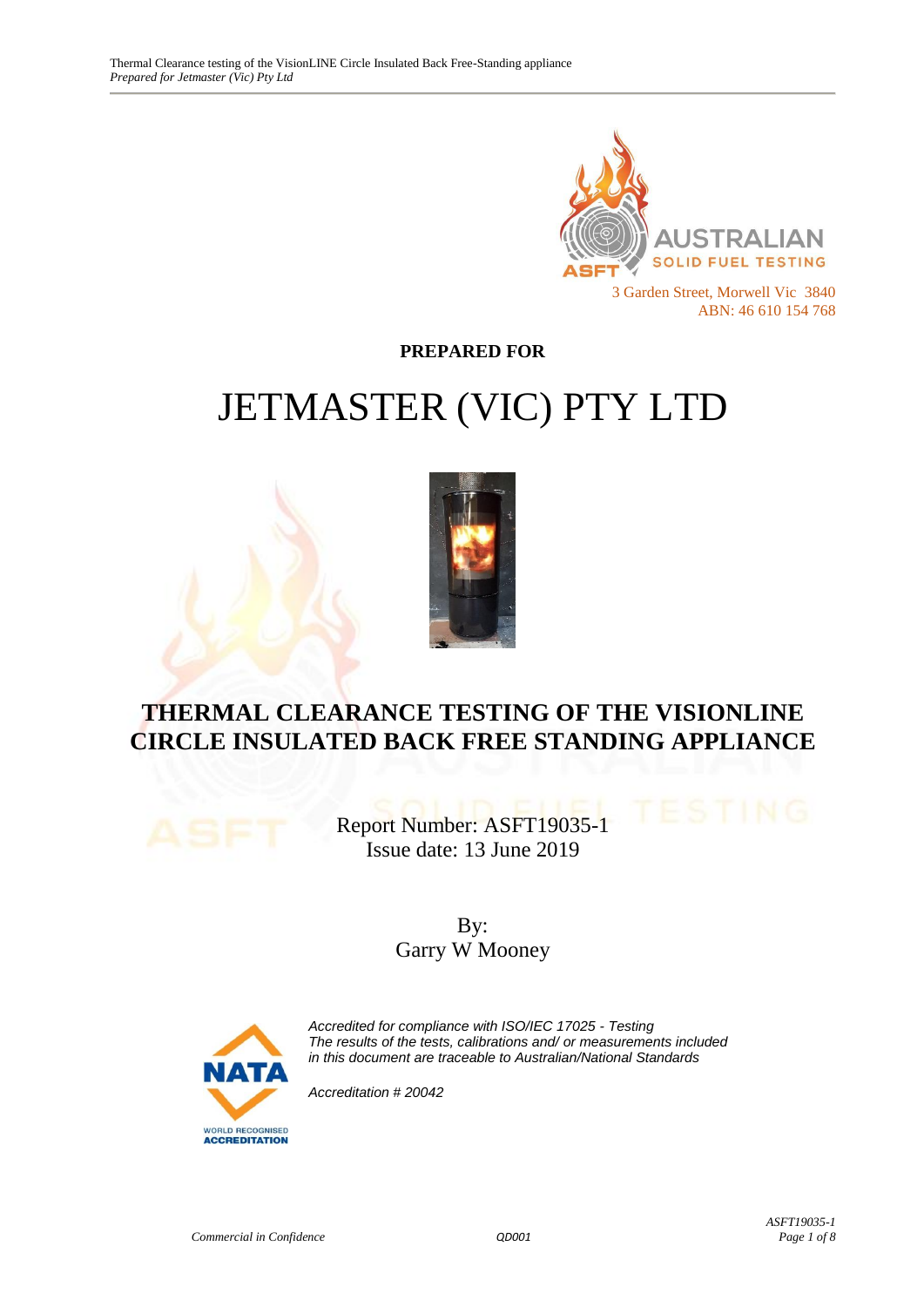#### **Report Distribution**

#### **Jetmaster (Vic) Pty Ltd** 444 Swan Road

Richmond Vic 3121

Mr Ashley Stride

ASFT Report Archive

#### **Revision Details**

| <b>Revision</b> | Date       | <b>Comments</b>                                                             |
|-----------------|------------|-----------------------------------------------------------------------------|
|                 | 16/05/2019 | Preliminary report – awaiting payment and engineering drawings of appliance |
|                 | 13/06/2019 | Issue of NATA endorsed report                                               |

#### **Disclaimer**

This Report is intended only for the use of the individual or entity named above (Intended Recipient). ASFT is not liable to the Intended Recipient in respect of any loss, damage, cost or expense suffered as a result of reliance on the information contained in this Report or any actions taken or not taken on the basis of this Report. In particular, results presented in this Report relate exclusively to the samples selected by the Intended Recipient and no responsibility is taken for the representativeness of these samples.

QD-001 Copyright © 2019 ASFT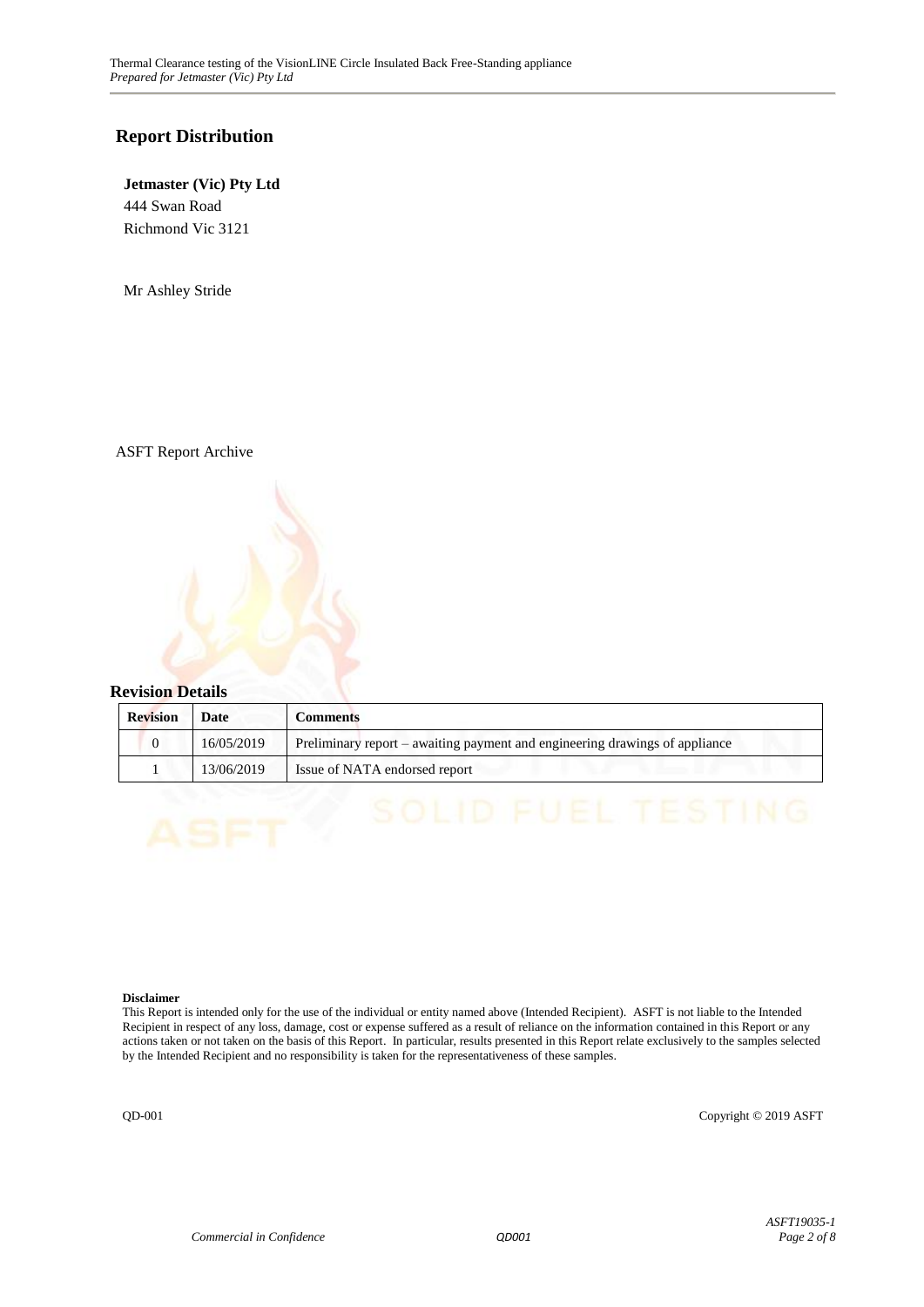#### **THERMAL CLEARANCE TESTING OF THE VISIONLINE CIRCLE INSULATED BACK FREE-STANDING APPLIANCE**

#### **Report**

The VisionLINE Circle Insulated Back Free-Standing appliance installed with a Wildcat 6" triple flue kit with 8" decromesh casing or 8" painted solid casing was tested in two positions in a manner conforming to joint Australian/New Zealand Standard 2918:2018, Appendix B.

A minimum 785mm deep x 700mm wide x 6mm thick floor protector (compressed board) should be used under and in front of the appliance base when installing the appliance (see joint AS/NZS 2918:2018 3.3.2). The floor protector should extend 300mm in front of the appliance door and be placed centrally in the 700mm width. The Thermal resistivity of the floor protector is 0.08m².K/W for 6mm thick sheets.

The VisionLINE Circle Insulated Back Free-Standing solid fuel appliance installed with a Wildcat 6" triple flue kit with 8" decromesh casing or 8" painted solid casing conforms to the requirements of the joint AS/NZS 2918:2018 Standard, Appendix B.

The appliance and flue system were tested at the following clearances;





| <b>Signed</b> |                          | <b>Approved</b> |                                      |
|---------------|--------------------------|-----------------|--------------------------------------|
| <b>Name</b>   | Garry W. Mooney          | <b>Name</b>     | <b>Steve Marland</b>                 |
|               | <b>Technical Officer</b> |                 | Managing Director - Australian Solid |
| <b>Title</b>  |                          | <b>Title</b>    | <b>Fuel Testing</b>                  |
| Date          | 13/06/2019               | Date            | 13/06/2019                           |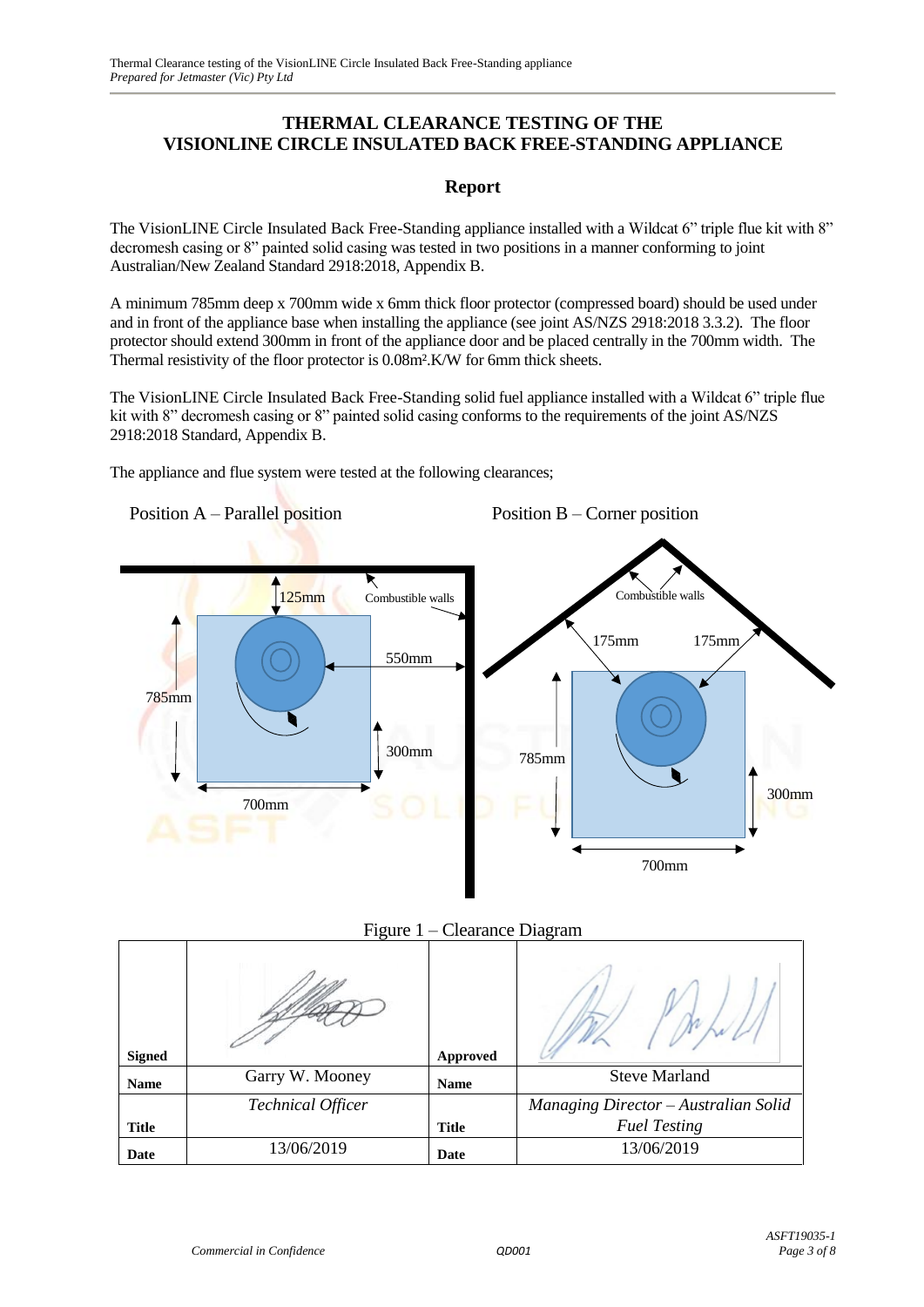## **1. INTRODUCTION**

Thermal Clearance testing of the VisionLINE Circle Insulated Back Free-Standing appliance and flue system took place from May 13 to 14, 2019 at the Australian Solid Fuel Testing Laboratory located at 3 Garden Street, Morwell, Victoria. The testing was performed by Mr G.W. Mooney and Mr S. Marland.

#### **2. PROCEDURE**

Testing was conducted as per Appendix B of AS/NZS2918;2018, Hot sites were located with the aid of an infra-red thermometer. Thermocouple tips were stapled onto the test surfaces, with black tape over the first 100 mm to facilitate consistent and accurate recording of temperatures. Thermocouple positions are shown in the table below;

| Thermocouple<br>No. | Position                             | Thermocouple<br>No. | Position                                              |
|---------------------|--------------------------------------|---------------------|-------------------------------------------------------|
| 1                   | Floor - 1300mm in front of centre    | 16                  | Floor - 150mm RHS of centre                           |
| 2                   | $Floor - 1200$ mm in front of centre | 17                  | Floor - 300mm RHS of centre                           |
| 3                   | Floor - 1050mm in front of centre    | 18                  | Floor - 450mm RHS of centre                           |
| 4                   | Floor – 900mm in front of centre     | 19                  | Ceiling Ring - Inner front                            |
| 5                   | Floor - 750mm in front of centre     | 20                  | Ceiling Ring - 25mm in front                          |
| 6                   | Floor – 600mm in front of centre     | 21                  | Ceiling Ring - Inner side                             |
| 7                   | Floor – 450mm in front of centre     | 22                  | Ceiling Ring - 25mm to side                           |
| 8                   | Floor – 300mm in front of centre     | 23                  | Rear wall - 849mm from corner, 1489mm above the floor |
| 9                   | $Floor - 150$ mm in front of centre  | 24                  | Rear wall - 850mm from corner, 1314mm above the floor |
| 10                  | Floor - Centre of flue               | 25                  | Rear wall - 738mm from corner, 1187mm above the floor |
| 11                  | Floor - 150mm behind centre          | 26                  | RHS wall, 481mm from corner, 1489mm above the floor   |
| 12                  | Floor - 300mm behind centre          | 27                  | RHS wall, 547mm from corner, 866mm above the floor    |
| 13                  | Floor - 450mm LHS of centre          | 28                  | RHS wall, 649mm from corner, 971mm above the floor    |
| 14                  | Floor - 300mm LHS of centre          | 29                  | Rear wall - 721mm from corner, 1150mm above the floor |
| 15                  | Floor - 150mm LHS of centre          | 30                  | Ambient temperature                                   |

Position A – Parallel Position

### Position B – Corner Position

| Thermocouple<br>No. | Position                                             | Thermocouple<br>No. | Position                                                |
|---------------------|------------------------------------------------------|---------------------|---------------------------------------------------------|
| 19                  | Ceiling Ring - Inner front                           | 25                  | LHS wall - 393mm from corner, 1071mm above the<br>floor |
| 20                  | Ceiling Ring - 25mm in front                         | 26                  | RHS wall, 838mm from corner, 911mm above the floor      |
| 21                  | Ceiling Ring - Inner side                            | 27                  | RHS wall, 363mm from corner, 1192mm above the floor     |
| 22                  | Ceiling Ring – 25mm to side                          | 28                  | RHS wall, 646mm from corner, 971mm above the floor      |
| 23                  | LHS wall - 399mm from corner, 1404mm above the floor | 29                  | LHS wall, 367mm from corner, 1187mm above the floor     |
| 24                  | LHS wall - 453mm from corner, 1357mm above the floor | 30                  | Ambient temperature                                     |

# TABLE 1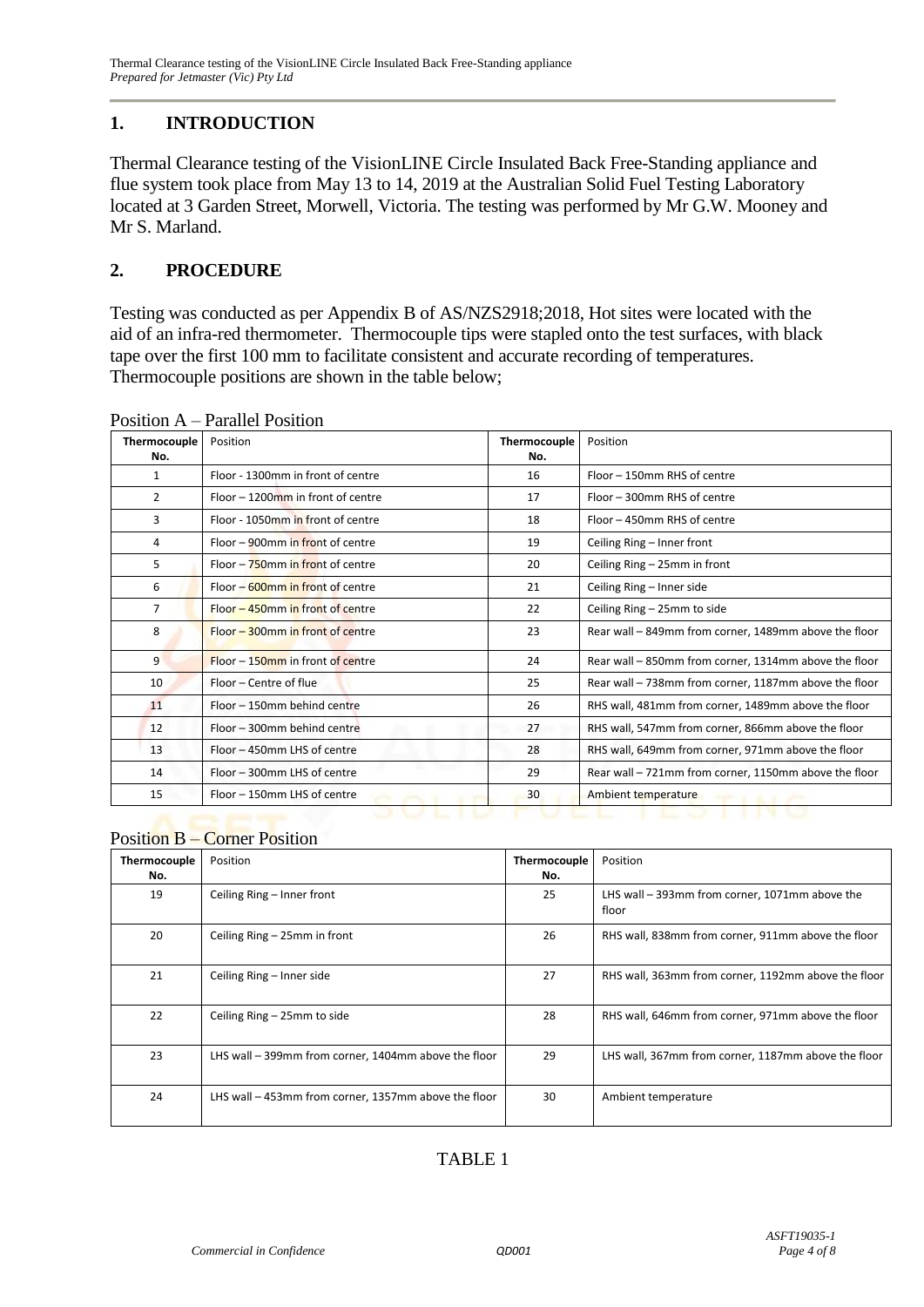## **3. TEST FUEL**

Testing was conducted with Pinus Radiata as the test fuel which had a moisture content of 10.1% moisture. Each firewood piece was 300mm x 100mm x 40mm.

#### **4. FLUE SYSTEM**

The flue system used during testing was a Wildcat 6" triple flue kit with 8" decromesh casing or 8" painted solid casing which was supplied by Wildcat Industries (Aust) Pty Ltd. This flue system has not been tested to joint AS/NZS 2918:2018, Appendix F. The flue height was  $4.6 \pm$ 0.1m from the floor protector. Appendix 1 shows details of the flue system.

#### **5. RESULTS**

#### **5.1 High Fire Test**

The appliance was fired in accordance with Section B9.1 of AS/NZS2918;2018. The level of fuel was maintained between 50-75% of the full volume level of the fuel chamber during the High Fire test.

The average fuel load for initiating the High Fire tests was 4.2kg with an average refuelling rate of  $1.0\text{kg}/10$  minutes.

During High Fire testing it was found that the highest surface temperatures occurred when the primary air control of the appliance was fully open.

#### **5.2 Flash Fire Test**

Immediately after the High Fire test was completed, sufficient embers were removed to bring the fire bed to a level of 15-25% of the fuel chamber volume. The appliance was then fired in accordance with Section B9.2 of AS/NZS2918;2018.

The average fuel load for initiating the Flash Fire tests was 3.4kg.

The highest temperature rises were achieved by leaving the main door resting against the door catch and the primary air fully open.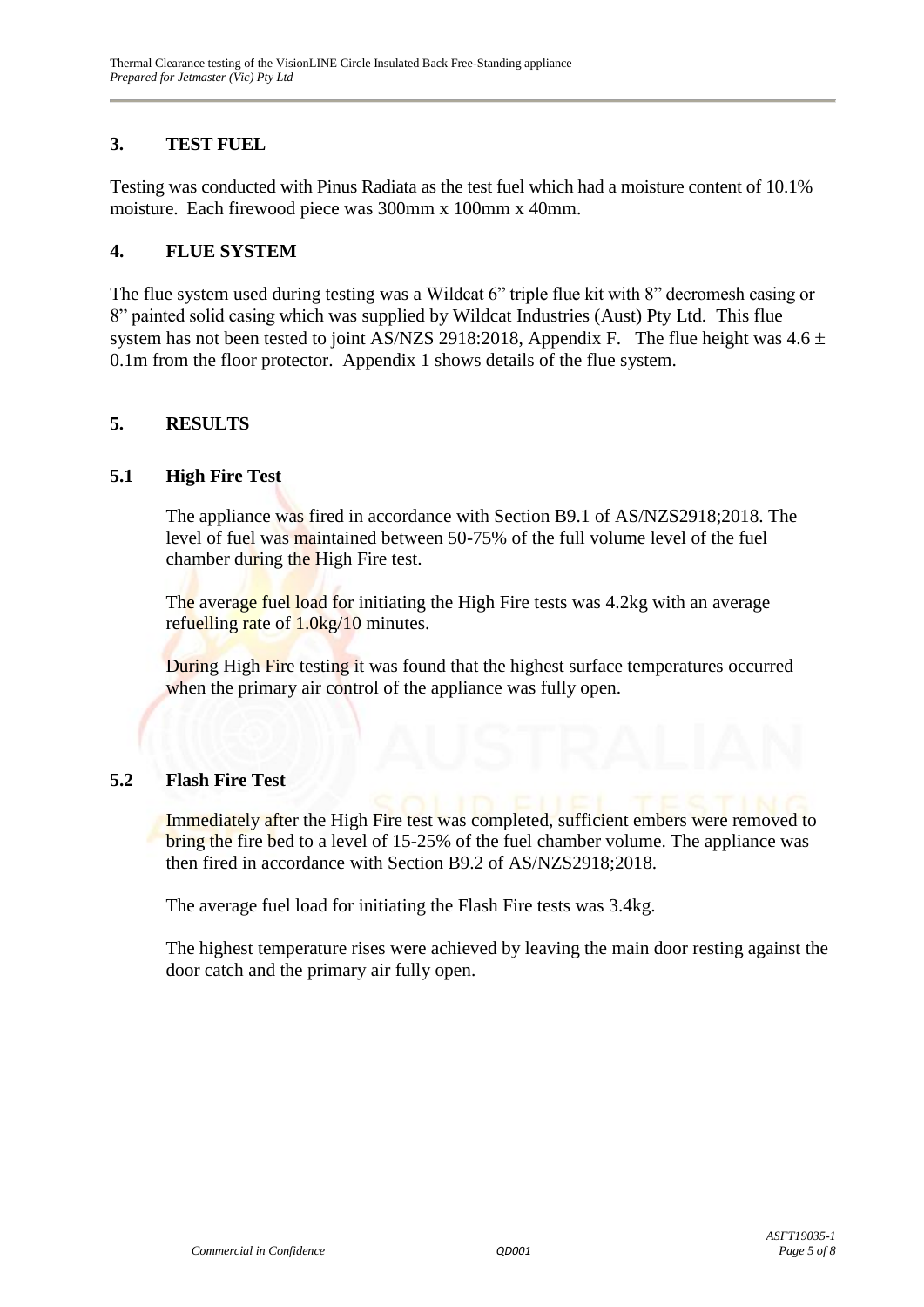#### **5.3 Ambient and Test Surface Temperatures**

The Tables below show the Ambient temperatures and test surfaces temperatures during testing of the appliance and flue combination;

| <b>Position</b> | <b>High Fire</b> | <b>Flash Fire</b> |
|-----------------|------------------|-------------------|
|                 | $10.2 - 20.2$    | $16.9 - 22.1$     |
|                 | $15.0 - 18.7$    | $16.1 - 20.0$     |

#### *Ambient Temperature RangeC*

#### *Maximum Surface Temperature Rise above Ambient - Position A*

| <b>Position</b>  | <b>Thermocouple</b><br><b>Number</b> | <b>High Fire</b><br>Test $(^{\circ}C)$ | <b>Thermocouple</b><br><b>Number</b> | <b>Flash Fire</b><br>Test $(^{\circ}C)$ |
|------------------|--------------------------------------|----------------------------------------|--------------------------------------|-----------------------------------------|
| Floor            |                                      | 40.0                                   |                                      | 39.9                                    |
| Ceiling          | 20                                   | 32.3                                   | 20                                   | 32.7                                    |
| <b>Rear Wall</b> | 29                                   | 62.6                                   | 29                                   | 76.3                                    |
| Side Wall        | 28                                   | 61.1                                   | 28                                   | 70.5                                    |

#### *Maximum Surface Temperature Rise above Ambient - Position B*

| <b>Position</b> | <b>Thermocouple</b><br><b>Number</b> | <b>High Fire</b><br>Test $(^{\circ}C)$ | <b>Thermocouple</b><br><b>Number</b> | <b>Flash Fire</b><br>Test $(^{\circ}C)$ |
|-----------------|--------------------------------------|----------------------------------------|--------------------------------------|-----------------------------------------|
| <b>Ceiling</b>  | 20                                   | 29.8                                   | 20                                   | 28.7                                    |
| <b>RHS Wall</b> | 28                                   | 60.5                                   | 26                                   | 67.6                                    |
| <b>LHS Wall</b> | 29                                   | 62.3                                   | 29                                   |                                         |

#### **5.4 Uncertainty of Measurement Statement**

- 5.5.1 The uncertainty of distance measurement for determining clearance distances was not greater than  $\pm$  3mm.
- 5.5.2 The uncertainty of temperature measurement during the entire test period was a maximum of  $\pm 2$ °C at a 95% confidence level.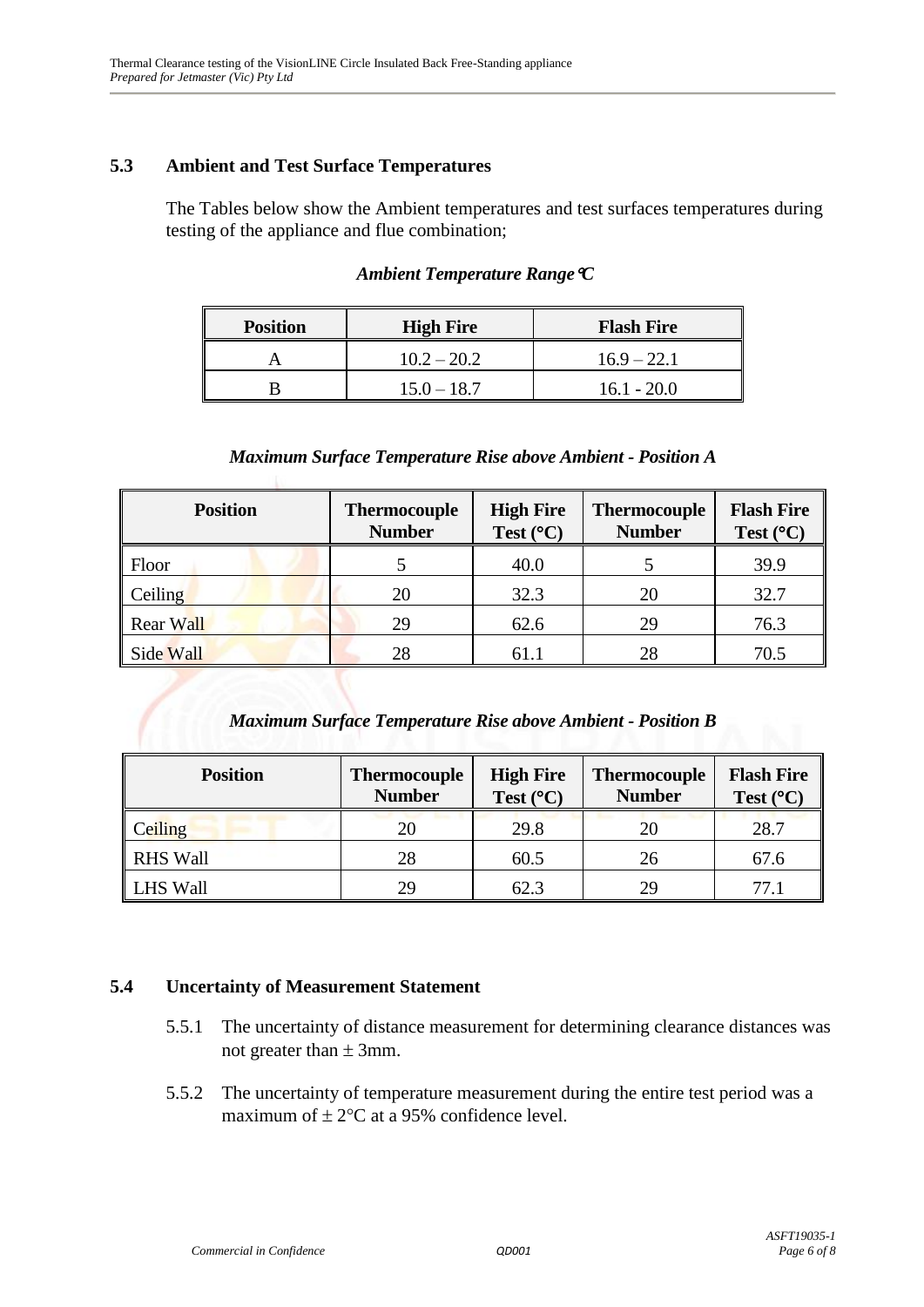## **6. APPLIANCE CONSTRUCTION DETAILS**

The test results reported directly relate to the appliance/flue system tested. The details of the appliance given in this section include features which may affect safety clearances. Any change in the design/construction of this appliance or flue may invalidate this report. Below are the constructions details of the appliance;

| Appliance Model Name: VisionLINE Circle                                         |                        | Serial No: BT002C00150041B |
|---------------------------------------------------------------------------------|------------------------|----------------------------|
| Manufacturer: Jetmaster                                                         |                        |                            |
| Overall Height: 1200mm                                                          | Overall Depth: 485mm   | Overall Width: 485mm       |
| Top Plate Width: 485mm                                                          | Top Plate Depth: 485mm | Top Plate Thickness: 8mm   |
| Appliance Legs Height: 20mm                                                     | Depth: 20mm            | Width: 20mm x4             |
| Appliance pedestal Height: 402mm                                                | Depth: 485mm           | Width: 485mm               |
| Usable Firebox Height: 320-440mm                                                | Width: 200-304mm       | Depth: 200-335mm           |
| Usable Firebox Volume: 34.40 Litres                                             |                        |                            |
| Firebox Material Type/Seam Fully Welded: Fully welded 3.2mm steel               |                        |                            |
| Firebrick Type: Fully lined Ceramic                                             |                        |                            |
| Main Door Opening Height: 330mm                                                 |                        | Width: 300mm               |
| Door Height: 768mm                                                              | Width: 465mm           | Depth: 190mm               |
| Door glass Height: 745mm                                                        | Width: 340mm           |                            |
| Primary Air Location: Below firebox                                             |                        |                            |
| Dimension of Primary Air: 2 slots @ 64mm x 13.5mm                               |                        |                            |
| Area of Primary (mm <sup>2</sup> ): 1728mm <sup>2</sup>                         |                        |                            |
| Secondary/Tertiary Air Location: Rear of firebox fed by 2 slots under firebox   |                        |                            |
| Dimension of Secondary/Tertiary Air: 4 x 8mm holes fed by 2 slots @ 64mm x 22mm |                        |                            |
| Area of Secondary/Tertiary Air (mm <sup>2</sup> ): 804.35 mm <sup>2</sup>       |                        |                            |
| Baffle Plate size: 300×185×25mm                                                 |                        |                            |
| Flue Dimensions: 152mm                                                          |                        |                            |
| <b>Spigot Dimensions:</b>                                                       | OD: 145mm              | ID: 135mm                  |
| Spigot to Rear of Appliance: 170mm                                              |                        |                            |
| Rear Internal to External Heat Shield: 75mm                                     |                        |                            |
| Side Internal to External Heat Shield: 60mm                                     |                        |                            |
| Heat Shield Material Type: 2mm steel                                            |                        |                            |
| Water Heater Fitted: No                                                         |                        |                            |
| Fan Location/Speeds: No                                                         |                        |                            |
| Catalytic Combustor fitted: No                                                  |                        |                            |
| Grate: Yes                                                                      |                        |                            |
| NOTE: Accuracy of measurement is $\pm 5\%$ of the measured value                |                        |                            |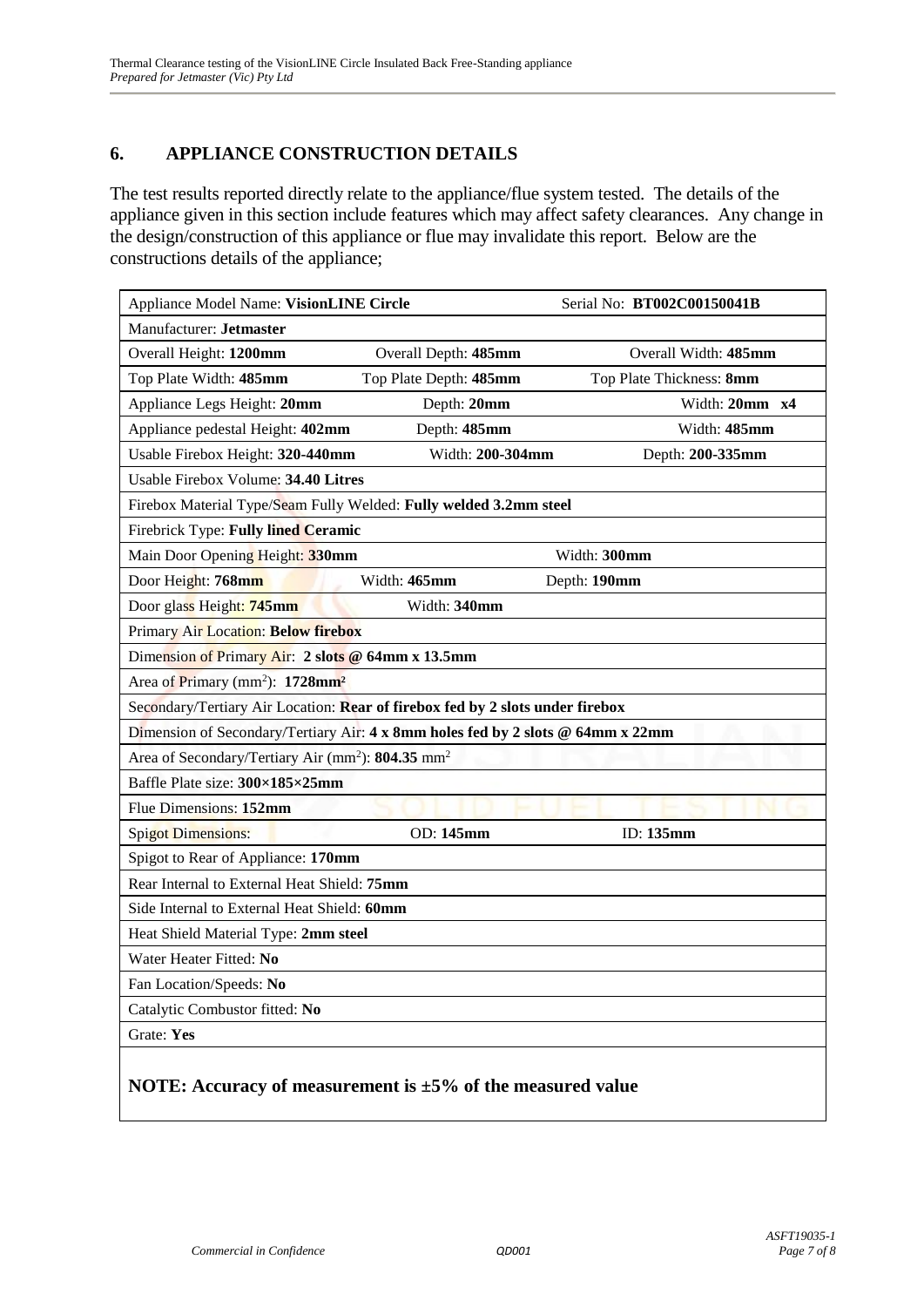### **7. CONCLUSION**

The VisionLINE Circle Insulated Back Free-Standing appliance installed with a Wildcat 6" triple flue kit with 8" decromesh casing or 8" painted solid casing, conforms to the requirements of Australian/New Zealand Standard 2918:2018, with respect to floor, ceiling, side wall and rear wall surface temperatures, when tested in the test positions shown in Figure 1 of this report in accordance with Appendix B of AS/NZS2918;2018.